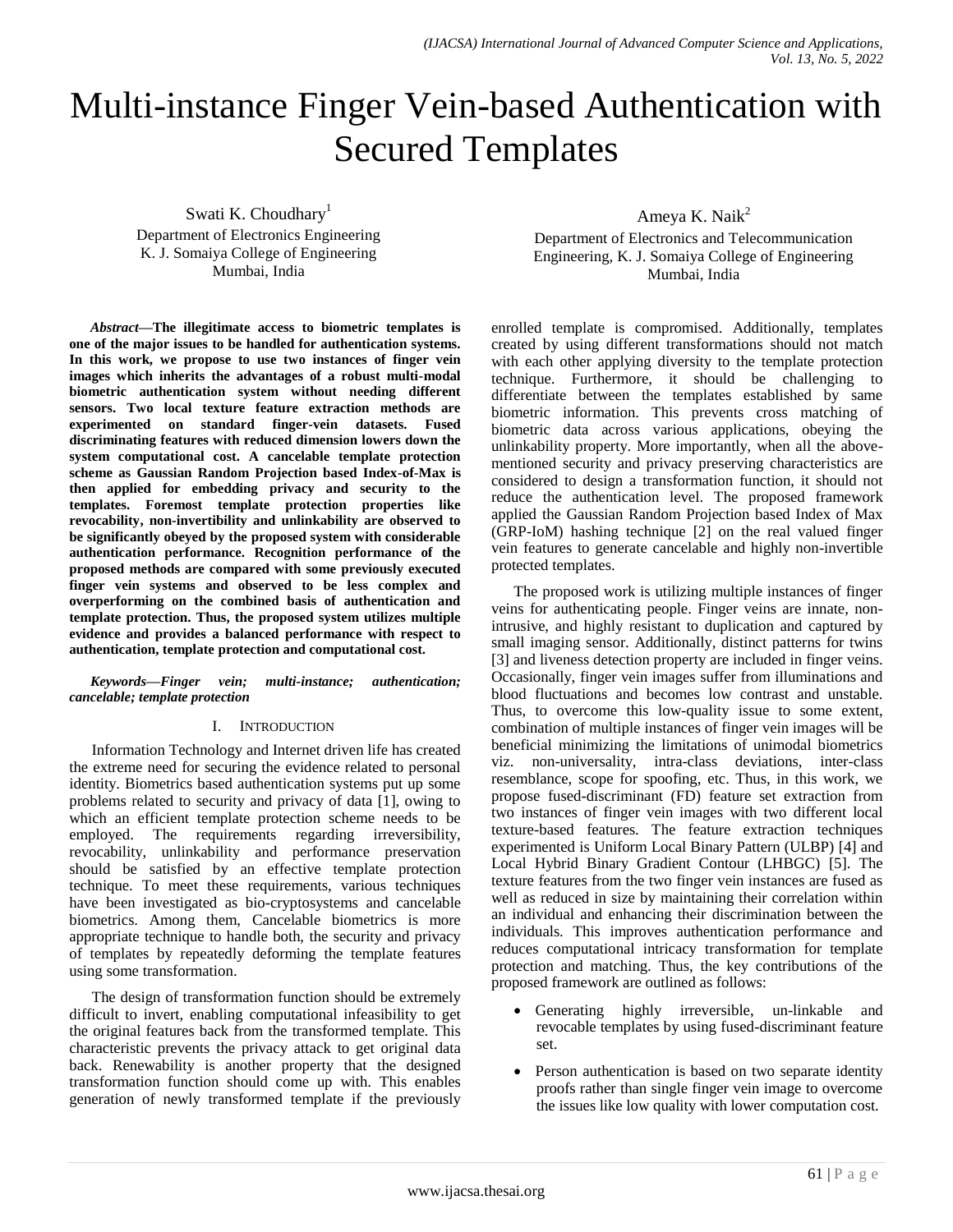Two different texture-based features (ULBP and LHBGC) are experimented in their fused-discriminant forms for generating protected templates and preserving authentication performance, significantly.

This paper is organized as follows. Section II describes some of the previous work carried on, in the field of single and multi-instance finger vein authentication and a variety of template protection methods that has been practiced for the same. Section III provides description regarding the fundamental methods used in the proposed authentication system with template protection. Thereafter, in Section IV, details of implementation process for the proposed multiinstance finger vein-based authentication system and obtained experimental results for authentication and template protection are represented and analyzed. Validations of obtained authentication and time complexity results are shown by comparing with some earlier reviewed work. To conclude, Section V covers the overall contribution of the proposed authentication framework and its further scope.

# II. RELATED WORK

Various approaches have been practiced for utilizing finger veins for authentication purpose. Handling the security issue of biometric templates with authentication is a great challenge. In Section II-A, different methodologies implemented for finger vein-based authentication are discussed. Further, Section II-B gives overview of various schemes practiced for protecting finger vein templates.

# *A. Finger Vein based Systems*

There are line-based, point-based and texture-based features popularly used for vascular pattern finger vein regions. Line-based finger vein feature extraction is initiated by [3] in the form of Repeated Line Tracking (RLT) method through a line tracking algorithm. The author continued his research in [6] by extracting the center lines of the veins, calculating their local maximum curvatures. This method is found to be robust against variations in vein-widths. Later, [7] proposed Wide Line Detector (WLD) with comparatively faster vein pattern extraction but at the expense of degradation in authentication performance. In [8], Enhanced Maximum Curvature (EMC) method is used for feature extraction which identifies fine delineations in vein-patterns using Histogram of Oriented Gradients (HOG) but observed to be slower than WLD. Alternatively, some point-based feature extraction methods are also practiced as minutiae points in [9] or multiple key point sets from SIFT (Scale-invariant Feature Transform) in [10]. Ultimately, point based features also needs vein patterns involving computational cost for extracting vein pattern. In [11], special points as cross/end points of veins and connections between them are matched to reduce the finger vein matching time. The performance of this scheme is sensitive to Region of Interest (ROI) and used only good quality images for evaluation.

In texture-based approach, various classical and innovative methods for extracting texture information have been practiced. Most widespread method adept of extracting recognizable features from such images is Local Binary Pattern (LBP). This LBP method introduced by [12] is fast in which texture features are obtained from gray level difference in neighborhood pixels. These classical LBP features are lengthy and observed to be very sensitive to image translations and rotations. To cope with this, there are various LBP variants proposed previously for finger veins and other biometrics [13]. In [14], t-norm based fusion of LBP feature scores belonging to two finger vein instances is implemented using hamming distance. Accurate authentication primarily depends on discriminability of features. Another variant of LBP as Local Hybrid Binary Gradient Contour (LHBGC) features [5] are shown to be more informative on finger veins compared to [13, 14]. This method computes local histograms to compute the frequencies of sign and magnitude components, locally in the image. Further, Uniform LBP (ULBP) texture feature extraction proposed by [4] is very much suitable to finger vein structure. As the vein will either lie inside or cross the neighborhood in vein-region, the resulting pattern will not have many distinguished bitwise transitions. Thus, these ULBP features which are more compact than LBP, covering majorly uniform patterns are suitable for finger vein. ULBP features preserving spatial information are found to have some degree of invariance to rotation, pose and illumination because of histogram computation over image partitions. Variety of feature extraction methods complimenting with different classifiers have been practiced for finger vein images [15-20]. Some recent finger vein-based authentication implemented Machine Learning (ML) and Artificial Intelligence (AI) approach especially for identification, if huge data needs to be worked on. [21] utilized VGG-Net-16, which is composed of thirteen convolutional fully connected layer model finely tuned and pre-trained with two finger vein image difference. A deep learning-based technique is proposed by [22] to work on finger vein images of varying quality. This network comprised of four convolutional layers and is experimented on four different databases. Deep learning methods requires heavy processing configuration with huge amount of training data. Parameter tuning is another complex process to be handled in case of AI applications.

In this work, we offer to use two variants of LBP as Uniform LBP (ULBP) and Local Hybrid Binary Gradient Contour (LHBGC), considering their feature discriminability and suitability for finger veins. Additionally, LBP based methods are proven to be resistant to uneven shading and saturation from input imaging devices [23]. The proposed authentication is using ULBP and LHBGC features for multiple instances of finger vein, in their Fused-Discriminant form as FD-ULBP and FD-LHBGC respectively for reducing their dimensions and enhancing discriminability. These features are further transformed for template protection and their authentication performances are analyzed in transformed domain.

# *B. Finger Vein Template Protection*

Severe security and privacy threats are faced by biometric templates stored in database, regarding unauthorized access, original feature breeding from coded template or from cross matching across applications. Bio-cryptosystems (BCS) and cancelable biometrics (CB) are the major template protection schemes employed to secure the templates. As the proposed framework is implementing CB for the previously mentioned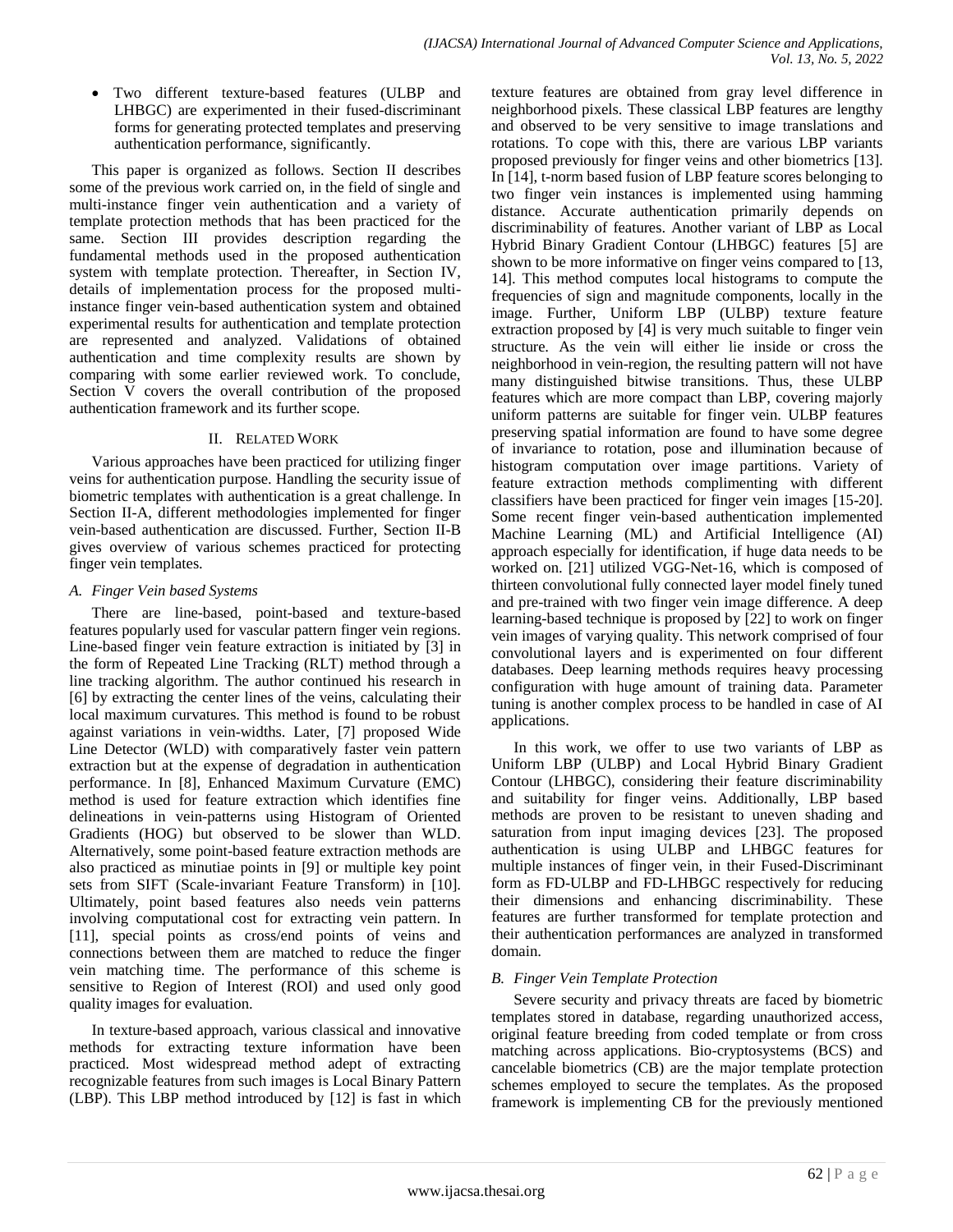advantages, major emphasis is given on CB techniques. CB schemes are enormously practiced to secure various popular unibiometric traits as face [24], fingerprint [25] and iris [26]. CB techniques for different combinations of multi-biometric traits have also been practiced. Fusion of multiple traits at different levels are investigated in [27] for better performance. Feature level fusion [28] is advantageous over others, especially if template protection is needed as single fused protected template has to be handled. On the contrary, compatibility issues for features generated out of different biometric traits is highly challenging. When these fuseddiverse features are transformed to form cancelable templates, preserving recognition performance is critical. A balanced solution to this is multi-instance biometrics offering multiple evidence-based authentications with compatible features and no extra sensor.

Focusing on CB for securing finger vein images [29] proposes a combined CB and BCS approach by applying cancelable bio-hashing method to finger vein image. Biohashing transforms finger vein Gabor features compacted by Linear Discriminant Analysis (LDA) into binary string. Then the Fuzzy Commitment Scheme (FCS) and Fuzzy vault is applied to binary string. In [30], a similar approach of random projection based cancelable transform is applied on Gabor features reduced by Principal Component Analysis (PCA) and then FCS is operated on the resulted binary feature set. L2- Norm is used to classify the transformed templates. [31] again offers a random projection based cancelable transformation of vein end and intersection points and classification is done using Deep Belief Network (DBN). This approach requires password and a huge dataset for training. In [32], Bloom filter template security is utilized for fingerprint, signature, and their fused features. As Bloom filter technique can be applied to fixed length binary features, some fingerprint-oriented methods like minutiae cylindrical code employed to finger vein [33] can be utilized for Bloom-filter based CB. [34] proposed CB for finger vein image through block-remapping and imagewrapping based transformation before feature extraction in image domain. Gabor features are used for verification and renewability evaluation. Block remapping in image domain is observed to provide better performance than wrapping which is also dependent on block size. Recently, [35] proposed CB method using on Index of Max [2] with alignment robust hashing (ARH). This work has also experimented with blockremapping and image wrapping but in feature domain to extract binary features. In [35], various binary feature extraction methods are experimented with three different types of CB techniques. ARH with Index of Max hashing works fine for alignment-free situations but inferior to image wrapping in feature domain with respect to authentication performance. Also, there is no clear empirical analysis of revocability for ARH-Index of Max hashing. AI-based methods like Convolution Neural Network (CNN) are very popular for identification but needs huge data volume. Also, as CNN is reversible in nature, the original raw features fed to CNN for classification can be inverted back. In [36], finger vein biohashed binary features are transformed into non-invertible and renewable code using Binary Decision Diagram (BDD). This protected code is fed to the Multi-Layer Extreme Machine

Learning for verification and identification which runs the system fast. Recently, [37] also implemented bio hashing for securing finger vein templates made out of deep features using multi-term loss function showing excellent verification outcome but have not investigated for template protection factors like unlinkability or irreversibility.

In this article, we propose to use Gaussian Random Projection-based Index of Max (GRP-IoM) hashing for nonlinear mapping of real valued fused feature set from instances of finger vein to generate integer based protected templates. Authentication performances along with corresponding computational costs of the proposed framework with two different texture features are evaluated. Theoretical and empirical evaluation of non-invertibility, unlinkability and revocability for the protected finger vein templates is also provided.

# III. PROPOSED METHODOLOGY

The proposed framework is for person authentication using cancelable transformation of multiple instances of finger veins. Particularly, vascular patterns composed of veins within the human physique are difficult to counterfeit, contactless and concurrently provides liveness detection. Multi-instance finger vein-based authentication system makes the overall recognition performance depend on a greater number of biometric facts. Cancelable and distorted versions of fused features from multiple finger veins creates a secure verification system based on intrinsic biometric trait. This ensures renewability/revocability of our permanent unique features which are quite un-linkable across various applications. Various methods involved in this combined approach of authentication and template protection are explained as follows:

# *A. Finger Vein Processing*

Finger vein verification involves challenges as finger vein images suffer from illumination and blood fluctuation factors. Captured finger vein images with poor contrast and misalignment may deteriorate authentication performance. So, for reliable finger vein verification, proper pre-processing and feature extraction techniques are needed. Details of methods used in the proposed framework for finger vein pre-processing and feature extraction are explained below:

*1) Finger vein pre-processing:* Finger vein pre-processing involves Region of Interest (ROI) extraction with finger alignment and image enhancement. ROI is localized by firstly detecting finger outline by edge detection algorithm and fitting a center line into the finger. The finger is gradually rotated and shifted using this center line until it gets aligned in the middle of the image with horizontal posture. The rectangular ROI is extracted masking out the background portion. Further, adaptive histogram equalization technique is used on finger vein ROI images to improve the vein pattern visualization. The noise removal is done using Weiner filter. Fig. 1 shows the overall result images for finger vein pre-processing in a sequential manner. For further details on preprocessing please refer to [38].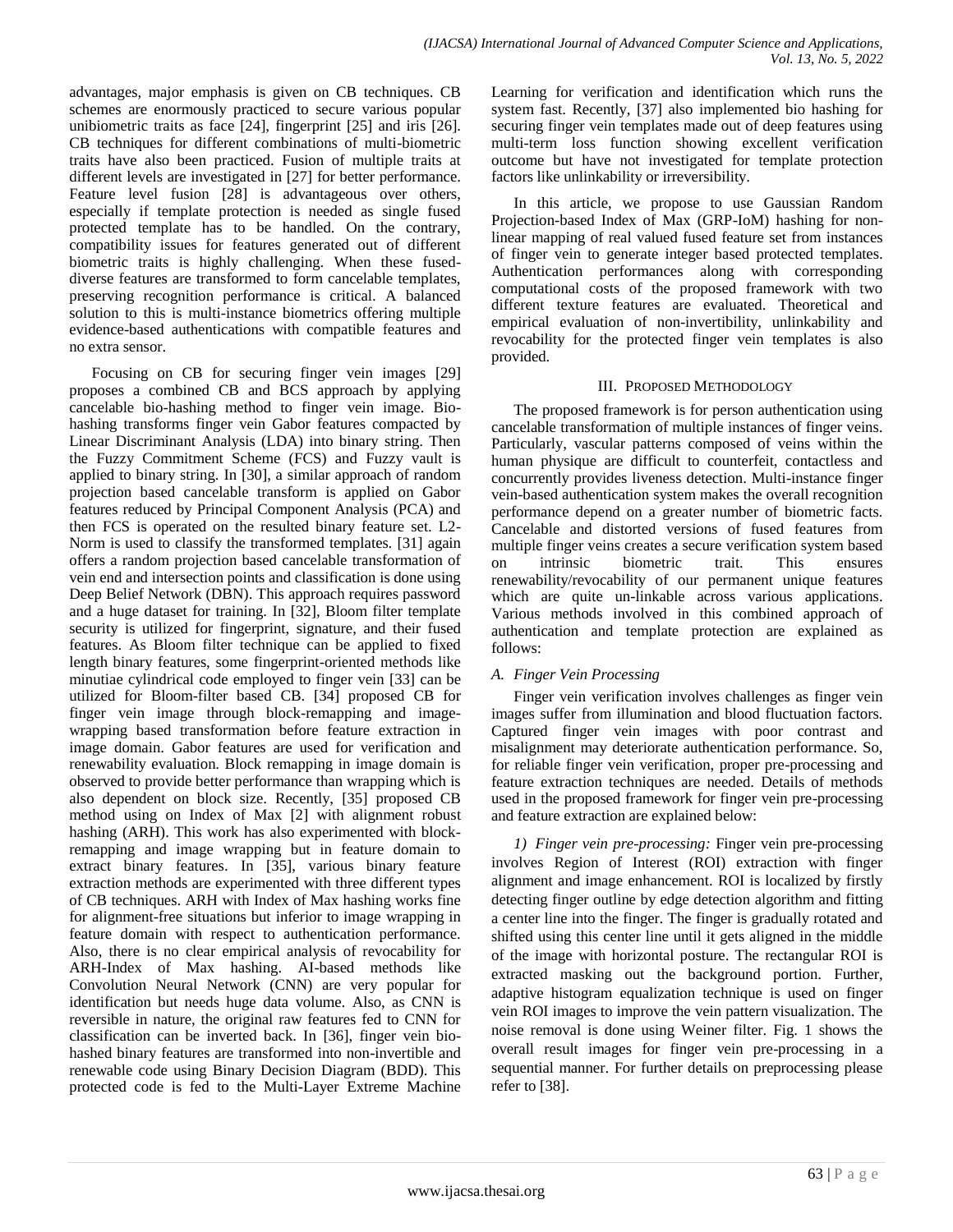

Fig. 1. Finger Vein Pre-processing.

*2) Finger vein feature extraction:* In the proposed approach, texture features belonging to two finger vein instances are combined with enhanced discriminability and compaction and then used for person authentication. Further these fused feature set is transformed for generating cancelable protected templates to incorporate template security. Two types of texture-based features are experimented, namely histograms of Uniform Local Binary Pattern (ULBP) and Local Hybrid Binary Gradient Contour (LHBGC). Both features are variants of original LBP method which is computationally less complex and extracts fine scale textures [12].

The first method implemented for finger vein texture feature extraction is histogram of uniform LBP. Original LBP description of a pixel in its canonical form is simple and created by comparing the intensity of *P* neighboring pixels to the center pixel in some radius *r*. These *P* comparisons in clockwise or anticlockwise direction is interpreted as a binary vector. Binary 1 is taken if the center pixel intensity is less than neighboring pixel, otherwise binary 0 is taken. This  $LBP_{Pr}$ feature extraction process replaces each pixel in original image to a binary pattern except border pixels which do not have all neighboring pixels. These feature vectors can be transformed into histogram with 2*P* bins as each conceivable LBP is assigned to an individual bin. Various combinations of *r* and *P* are practiced but the most popular combination is *P=8* with  $r=1$ . Proposed framework is also using  $P=8$  with  $r=1$  focusing on histogram dimensionality for computation, memory consumption and minimal original information loss. Further, it has been observed that specific binary patterns count for fundamental texture properties known as "uniform" patterns [4]. These uniform LBP features are observed to carry gray scale invariance and rotation invariance, but additional computations for rotation invariance are not incorporated in the present work as alignment of finger vein pattern is implemented in pre-processing. LBP is termed as uniform if it consists of maximum two 1-0 or 0-1 switching, viewing the bit pattern in circular way. For example, the pattern 00000110 is uniform whilst 10100000 is not. It is noticed that uniform patterns accounted for approximately 90 percent of all patterns. Hence, least information was lost by handing over all nonuniform patterns to one non-uniform category. If practiced particularly for  $P=8$ , it is seen that just 58 of the 256 possible 8-bit strings are uniform, we can thus encode all 256, 8-bit local binary patterns using 59 (58 uniform and 1 non-uniform)

codewords. To indicate that uniform patterns are being used, *u2* is added as superscript to the LBP operator to generate  $LBP_{P,r}^{u2}$ . Selecting the uniform patterns thus reduces the histogram length to 59 ( $P^*(P-1)$  +3) bins from 256 (2P) bins for *P*=8. Histograms of individual patterns show lower distinguishability as compared to that of uniform patterns accounting for the variations in their statistical properties.

Fig. 2 explains the overall process of uniform LBP feature extraction. Each input pre-processed image instance of finger vein is firstly split into *N* number of blocks. In the present work, each block is of size 8x8 with *P*=8 and *r*=1. Histograms were then computed for each block and the resulting histograms were then concatenated together to form one feature vector. Spatial information was implicitly encoded into this feature vector from the order in which the histograms were concatenated. Hence, after histograms of uniform LBP feature calculation the overall combined histogram feature length for the entire image is of length, 59x*N*. These texture features for the two finger vein image instances are calculated and further processed for feature fusion with dimension reduction and template protection.

The second method experimented for feature extraction of finger vein images is Local Hybrid Binary Gradient Contour (LHBGC) [5], which is also an LBP variant. LHBGC features are considered for its property of extensive information content regarding finger vein authentication as compared to various other texture features. This method computes the local histograms counting for frequencies of sign and magnitude for finger vein images, locally. Firstly, the preprocessed image of finger vein is subjected to sign and magnitude component extraction followed by local histogram calculation. Fig. 3 shows sign and magnitude computation in 3x3 neighborhood periphery for an input image. Adjacent pixel intensities are compared in 3x3 neighborhood periphery and these distances, *bi* for *i=0, 1…,7* are calculated using Eq. (1) which are further break down into sign and magnitude components. Hence, sign ([*s0, s1, …, s7*]) and magnitude ([*m0, m1, …, m7*]) vectors are obtained by decomposing distances ([*b0, b1, …, b7*]) as shown in Eq. (2). The sign values are equivalent to basic Binary Gradient Contour codes and this binary code is further translated to decimal number. The magnitude component value for each 3x3 region is calculated by adding each of [*m0, m1, …, m7*].

$$
b_i = p_i - p_{(i+1) \mod 8}, i = 0, 1, 2, ..., 7
$$
 (1)



Fig. 2. Uniform Local Binary Pattern Histogram Feature Extraction Process.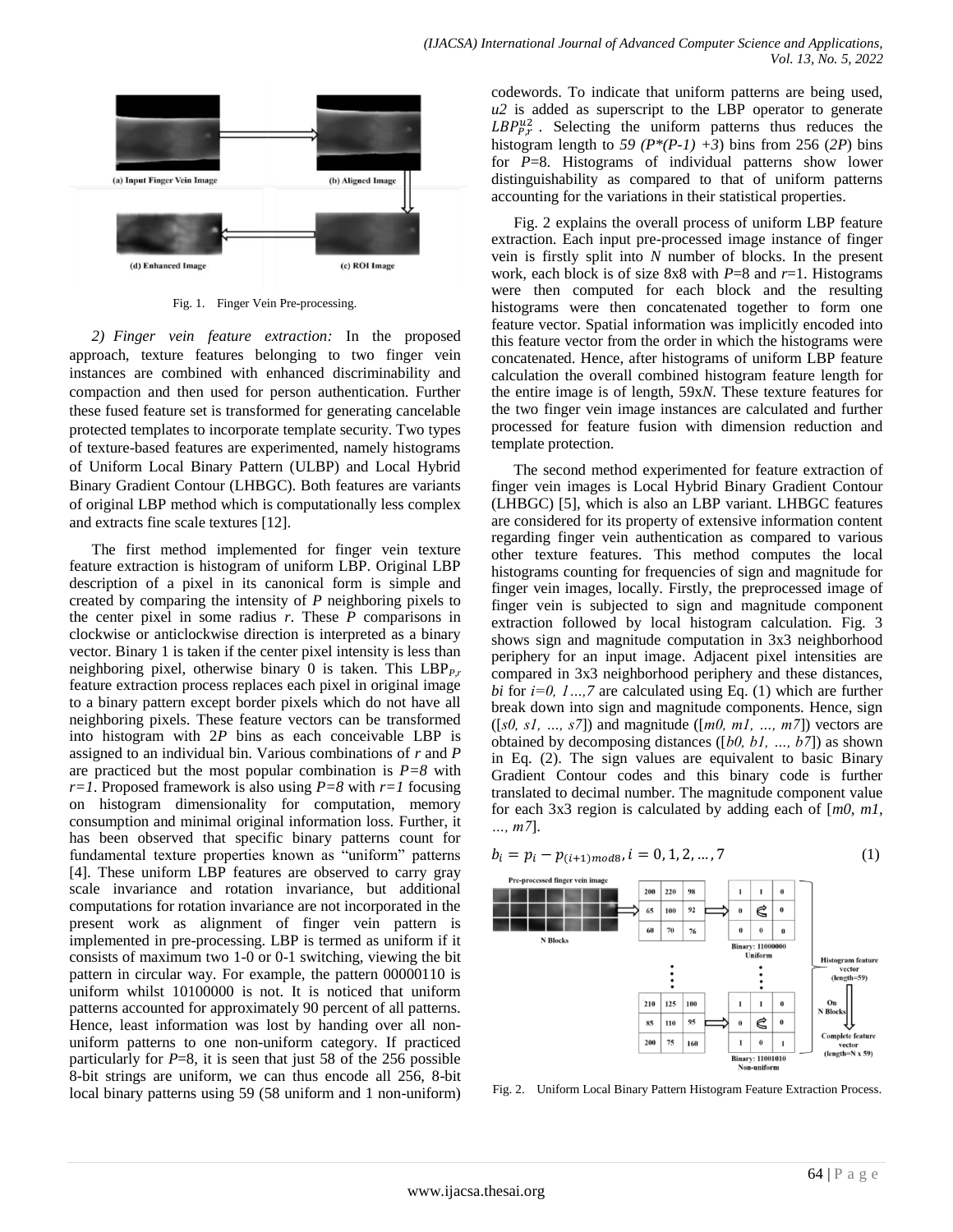

Fig. 3. Sign and Magnitude Component Calculation for Local Hybrid Binary Gradient Contour (LHBGC) Features.

where, [*p0, p1, ..., p7*] are the adjoining pixels along the periphery of 3x3 neighborhoods.

$$
b_i = s_i * m_i \text{ and } \begin{cases} s_i \\ m_i = |b_i| \end{cases}, s_i = \begin{cases} 1, b_i \ge 0 \\ -1, b_i < 0 \end{cases} \tag{2}
$$

The sign and magnitude components are distributed equally into number of cells for local histogram computation. For every single cell, a local histogram is computed, and the sign histogram bin is voted in a biased way by each pixel of the magnitude component in that cell based on the value present in the sign component. For further details on local histogram computation, please refer [5]. Various parameters involved in LHBGC feature extraction process are number of cells i.e., number of rows and columns with number of bins. The local histograms belonging to every cell are formed as vectors which are all concatenated to produce a combined feature vector for a finger vein image. This concatenated feature vector is of high dimension. Thus, further processing on this basic feature set is proposed for reducing feature dimensionality with enhanced feature discriminability.

*3) Finger vein feature fusion:* In the proposed approach, two texture-based features of finger vein image are experimented, namely ULBP and LHBGC as explained in the above section. The present work contributes for the effective person authentication using two instances of finger vein by fusing them into compact and informative feature set. Both ULBP and LHBGC histogram features are extracted from right index (RI) and right middle (RM) finger vein instances and fused using Discriminant Correlation Analysis (DCA) to form their fused-discriminant versions as FD-ULBP and FD-LHBGC. DCA reduces fused feature set dimensionality considerably (number of subjects present in training set), implemented by summing up the individual finger vein discriminant feature vectors. DCA is an effective tool for fusing features in pattern recognition. It is computationally efficient and applicable in real-time situations [39]. DCA obtains data from multiple feature sets and incorporates the class structure into canonical correlation analysis via transformations, thus taking into account the differences in the different classes while at the same time maximizing the pairwise correlations among the features in the two feature sets.

More details about how DCA works can be found in [39]. The proposed work contributes by authenticating person based on deformed version of compact and fused feature set for the twofinger vein instance evidence. The deformation of feature set is needed for template privacy and security.

#### *B. Finger Vein Template Protection and Matching*

Finger vein features are protected by creating their hashed codes using randomly generated projection matrices. These codes are observed as highly irreversible and revocable in nature. The overall process is known as Gaussian Random Projection-based Index of Max (GRP-IoM) and is proposed by [2] for uni-biometric fingerprint system. This hashing technique is implemented for multiple instances of finger vein images in the proposed system.

The fused feature set of multi-instance finger veins as  $x \in \mathbb{R}$  $R^d$  is projected onto a *d*-dimensional random Gaussian vectors as  $k \in \mathbb{R}^d$ . The overall hashing process is operated as follows:

*1)* Generate *q* number of *d*-dimensional Gaussian random vectors as  $k_1, k_2, \ldots, k_q$  and form a projection matrix,  $W^i = \{w^1, w^2, \ldots, w^j\}$ *w*<sup>2</sup>, ...., *w*<sup>*q*</sup>].

2) Project input fused feature vector, *x* onto  $W^i$  and record index of maximum value from  $\Phi_i(x) = arg \max_{i=1,2,\dots,q} (W^i, x)$  as *t*.

*3)* Repeat steps 1 and 2, *n* number of times to obtain hashed feature set as  $t = (t_1, t_2, \ldots, t_n)$ .

The IoM hashing basically obey the ranking based locality sensitive hashing that attempts to confirm that any two highly similar feature vectors result to greater probability of collision. On the other side, the dissimilar vectors result in smaller probability of collision. Assuming the collision probability of two hashed codes as enrolled template,  $t^e = \{t_j^e \}_{j=1,\dots,n}$  and query template,  $t^q = (t_j^q)_{j=1,\dots,n}$  is represented as  $\overline{CP}[t_j^e, t_j^q] = ss(t^e, t^q)$ *for j*=1,2…,*n*. Thus, the higher value of  $ss(t^e, t^d)$  signifies high probability of collision. Computationally,  $ss(t^e, t^q)$  is observed as the number of zeroes (collisions) counted in subtracting  $t^e$ and  $t^q$ , element-wise for *n* number of iterations which is considered as a template match score. In case of compromised template, IoM hashed code will be renewed by generating new random Gaussian matrices.

# *C. Multi-instance Finger Vein based Secured Authentication*

The entire application of the proposed framework for multiinstance finger vein based biometric verification system with template protection is categorized into two major parts as enrollment and authentication. As shown in Fig. 4, enrolling an individual in the system involves finger vein pre-processing, feature extraction, feature fusion from multiple instances and creation of cancelable protected templates for secured authentication. Fig. 1 depicts pre-processing which involves alignment of individual finger vein images, ROI selection and image enhancement. Fig. 4 describes the overall enrolment and authentication process of right index and right middle finger vein images with feature extraction, feature fusion and cancelable protected templates.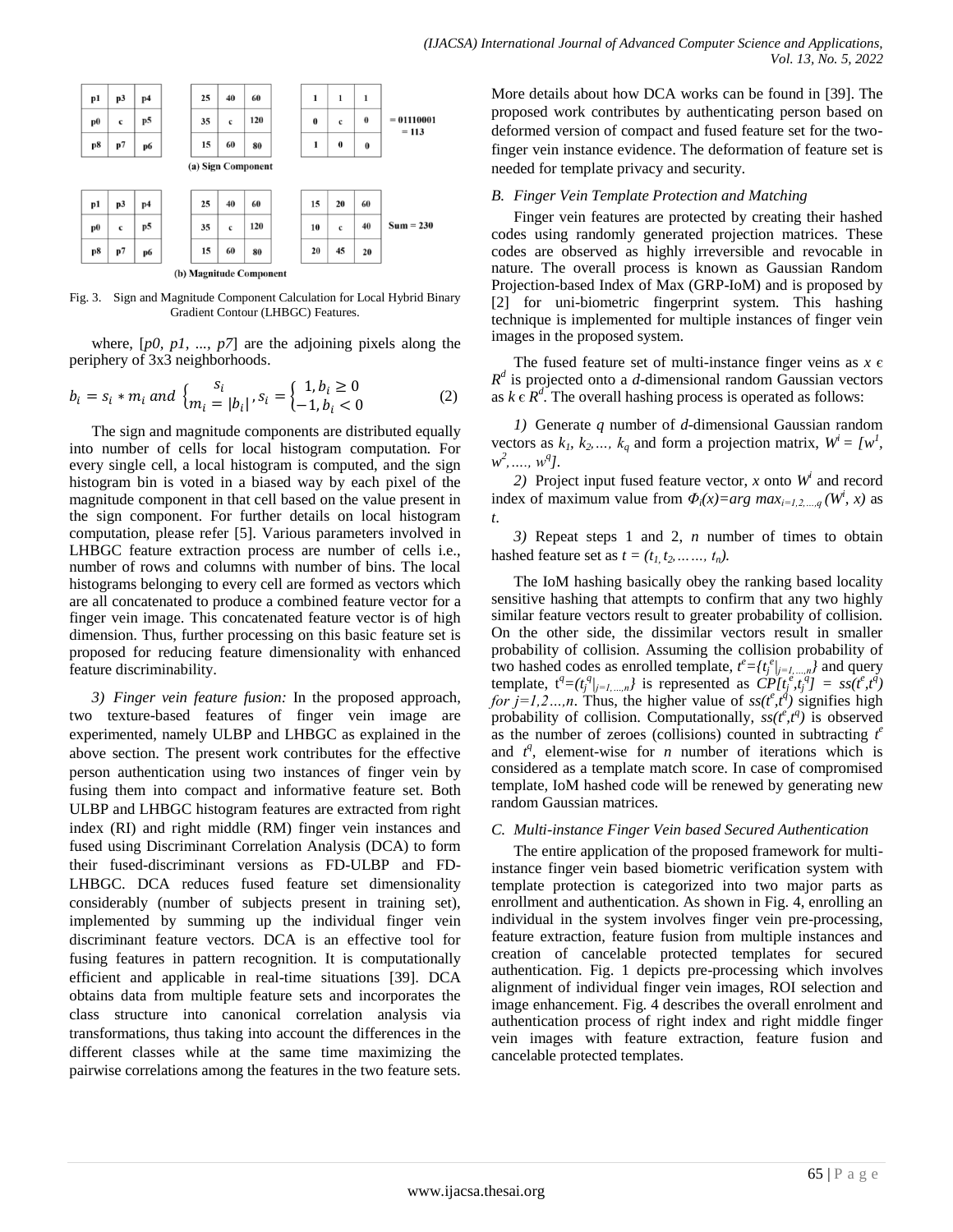

Fig. 4. Block Diagram of Proposed Multi-instance Finger Vein-based Authentication.

In the proposed work, two localized texture-based feature extraction methods are experimented on finger vein images to extract features namely, method-I, Local Hybrid Binary Gradient Contour (LHBGC) and method II, Uniform Local Binary Pattern (ULBP). Both, LHBGC and ULBP feature extraction techniques are explained in section III-A.2. Features extracted from multiple instances, particularly from right index (RI) and right middle (RM) finger vein images are then fused to create a combined feature set using Discriminant correlation analysis (DCA) [39]. DCA feature fusion is practiced with summation technique which also involves feature dimension reduction to significant extent. Thus, the fused-discriminant feature set for RI and RM finger vein instances as FD-LHBGC and FD-ULBP are ready for cancelable transformation meant for template protection.

Fused finger vein feature set is then converted to hashed code using Gaussian Random Projection based Index of Maximum (GRP-IoM) hashing technique [2]. This generic hashing scheme is highly irreversible and un-linkable cancelable transform. The irreversibility and un-linkability of the proposed template protection method on fused multiinstance finger vein feature set is shown in experimentation section. Finally, the cancelable protected templates are stored in database with their corresponding projection matrices (keys).

Authentication of a person also requires pre-processing, feature extraction and hashed code transforms to be generated in the same manner as that during enrolment. Classification of an identity is carried on using collision classifier as explained in Section III-B. Authentication and template protection evaluations for the proposed framework are demonstrated and analyzed in the experimentation section.

## IV. EXPERIMENTAL RESULTS AND DISCUSSION

Experiments have been conducted on the real multiinstance biometric datasets to evaluate the performance of the proposed multi-instance finger vein-based authentication methodology with respect to verification performance and template protection.

#### *A. Database*

Two openly available standard databases are used for evaluating the overall results of the proposed multi-instance finger vein-based verification system as SDUMLA-HMT and UTFVP. The SDUMLA-HMT (Shandong University Machine Learning and Applications) biometric database [40] consists of finger vein images for 106 individuals in addition to samples of additional biometric traits such as the face and iris. There are vein images of six fingers (three on each hand) and since vascular patterns differ on every finger of every hand, there are effectively 106 x  $6 = 636$  possible classes to identify. Furthermore, six images per class were captured resulting in a total of 3816 images. Each image is 320 x 240 pixels in dimension and stored in the uncompressed, bitmap file format. The UTFVP finger vascular pattern database [41] was produced by University of Twente, Nederland. It consists of 1440 images from 60 persons with 4 images per instance of 6 different fingers. The resolution of each image is 672 x 380 pixels stored in 8-bit gray scale PNG format.

#### *B. Experimentation*

We ensured that the data used to train the feature fusion process was never used to test it so that a true indication of its predictive accuracy could be obtained. For SDUMLA-HMT database, a total of 1272 images were used in carrying out the experiments. Individually for 106 subjects, four samples are used for training with DCA which executes feature fusion and dimension reduction and two samples for authentication testing. Combination of right middle (RM) and right index (RI) finger veins is considered for experimentation as it is the most popular and convenient choice for multi-instance system. Experimentation is carried on with total of 212 (106 x 2) genuine scores and 44520 ((212-2) x 212) imposter scores for SDUMLA-HMT database. Similarly, in case of UTFVP database, total 480 finger vein images are used for experimentation. Training involved two samples per class and testing is done on other two samples for multiple instances. Experimentation is done on UTFVP with total of 120 (60x2) genuine and 14160 (120 x (120-2)) imposter scores. All the experiments are implemented using MATLAB 2019a on a system i5-CPU with 2.5 GHz and 4 GB memory.

*1) Verification performance evaluation:* The verification performance of the proposed multi-instance finger vein authentication system is evaluated in terms of percentage equal error rate (EER). Fig. 5 shows Receiver Operating Characteristics (ROC) curves for the proposed verification systems, which also indicates the corresponding EER i.e., the error at where false acceptance rate (FAR) is equal to genuine acceptance rate (GAR). FAR, FRR (false rejection rate) and GAR are represented by following Eqs.  $(3-5)$ .

$$
FAR = \frac{Number\ of\ falsely\ accepted\ impacts}{Total\ number\ of\ impacter\ trials}
$$
 (3)

$$
FRR = \frac{Number\ of\ falsely\ rejected\ genuines}{Total\ number\ of\ genuine\ trials} \tag{4}
$$

$$
GAR = 1 - FRR \tag{5}
$$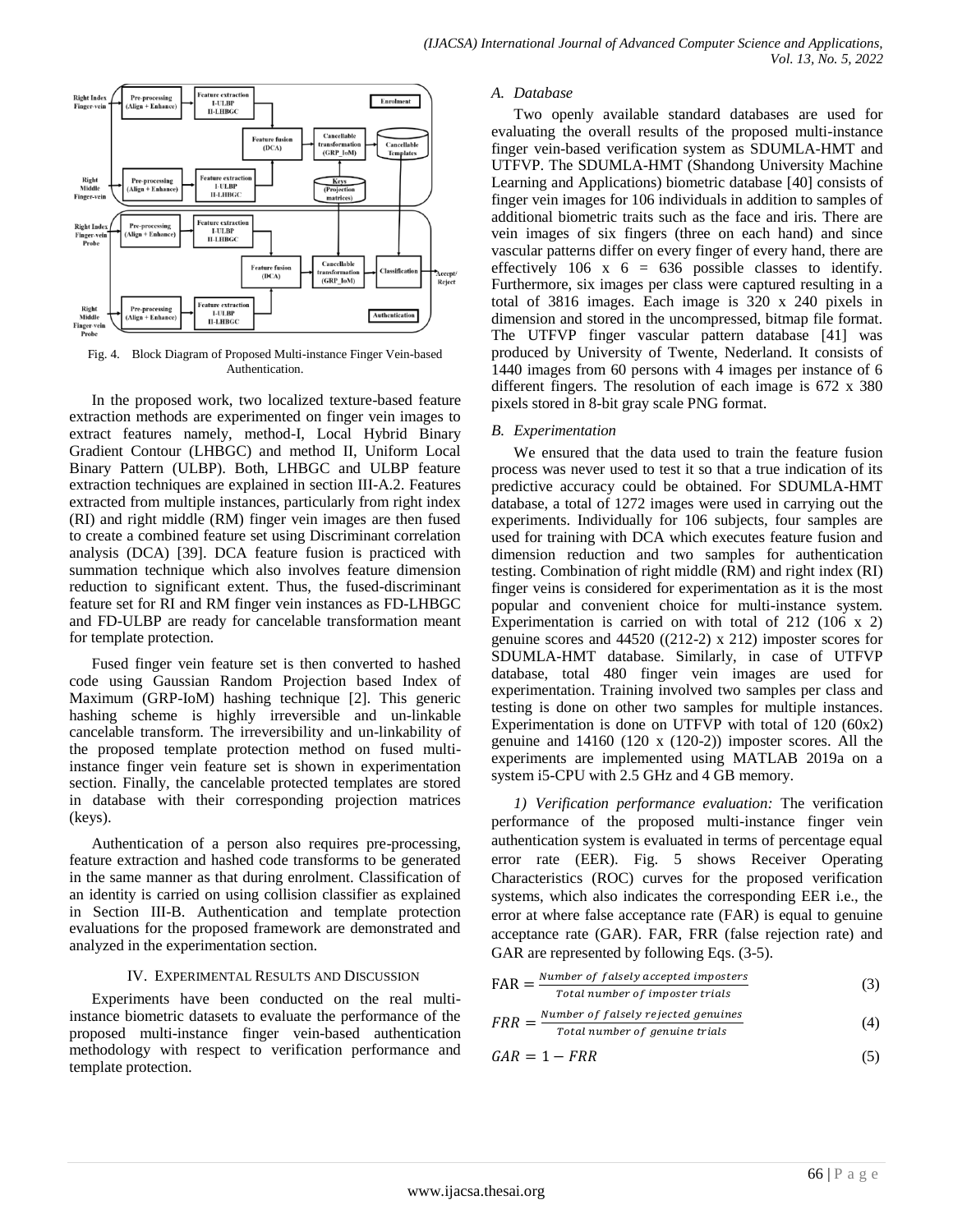

Fig. 5. Receiver Operating Characteristic (ROC) Curves for Proposed Verification with (a) LHBGC and (b) ULBP Feature Extraction.

These ROC curves in Fig. 5 demonstrate that verification performance of the proposed multi-instance (RM+RI) finger vein system is much better with FD-ULBP features as compared to that of FD-LHBGC features. The proposed verification results in the form of EER with practiced feature extraction methods are depicted in Table I with the corresponding feature lengths for two different databases. Since the feature deformation method used for template protection is based on random projections, the EER is computed by considering the average of repeated twenty different randomly generated key-projections.

TABLE I. VERIFICATION PERFORMANCE OF THE PROPOSED SYSTEM

| <b>Method</b> | Feature<br><b>Extraction</b><br><b>Method</b> | <b>Verification Performance (%EER)</b><br>(95% confidence level) |                     |  |  |
|---------------|-----------------------------------------------|------------------------------------------------------------------|---------------------|--|--|
|               |                                               | <b>Database</b>                                                  |                     |  |  |
|               |                                               | <b>SDUMLA-HMT</b>                                                | <b>UTFVP</b>        |  |  |
|               | $FD$ -LHB $GC^a$                              | $4.2 \pm 0.19$                                                   | $1.54 \pm 0.11$     |  |  |
|               | $FD-ULBPb$                                    | $0.53 \pm 0.161$                                                 | $0.00074 \pm 00119$ |  |  |

<sup>a</sup> Fused Discriminant-Local Histogram Binary Gradient Contour and <sup>b</sup> Uniform Local Binary Pattern.

Thus, it is observed that FD-ULBP features are providing better and exceptional verification as compared to that of FD-LHBGC features regardless of change in database. Also, the proposed system is providing considerable verification with incredibly low feature length. This reduces the working plane complexity as well as memory requirement for template storage.

*2) Template protection evaluation:* In this section, privacy and security of templates are evaluated and analyzed for the proposed multi-instance finger vein authentication system. Privacy analysis implies to the practical possibility for a template protection technique to tolerate any attack for regaining the intrinsic feature information. Whereas, to achieve considerable attack complexity against the unlawful access to the template protection system through counterfeit features is termed as template security. Particularly for Renewable biometrics, privacy analysis covers non-invertibility of templates and Attacks via Record Multiplicity (ARM) whereas brute force attack analysis and ARM are included in security analysis. These individual investigations are described as follows:

*a) Privacy analysis*: Privacy analysis covers the assessment of non-invertibility/irreversibility and ARM for templates. Non-invertibility is the measure of computational toughness in retrieving the original feature set from the hashed coded stream with and/or without GRP-IoM method based random key matrices. Even if the number of random Gaussian vectors (*q*) for all the number of iterations (*n*) are known to the adversary, there is no clue available to recover the original real valued feature vector  $(x)$  from illegitimately obtained hashed coded templates. This is possible because there is no direct link between the projection matrices (token) and the original feature vector due to Index of Max (IoM) property of hashed code. In this case, to break the template privacy the adversary needs to predict the fused real valued features. Considering the worst scenario, let us assume that the maximum and minimum values of original features are known to the adversary for analyzing the guessing complexity. Considering an actual feature example with the minimum and maximum values for a fused feature set obtained for FD-ULBP features tested on SDUMLA-HMT finger vein instances as −0.3361 and 0.3622, respectively. Suppose the adversary tries to guess from −0.3361, −0.3360, −0.3359 and so on, until the maximum 0.3622. In this case, the total of 6983 options for predicting in the range of four decimal digit precision as in our execution, four decimal digits exactness is fixed. As guessing possibility of a single feature element is coming as 6983 ( $\approx$ 2<sup>13</sup>) attempts. Hence, the entire feature vector comprising of 105 elements needs around  $2^{13x105} = 2^{1365}$  trials. The guessing possibilities for the single and entire feature vector element for the proposed two feature types are shown in Table II. This guessing process is observed to be computationally infeasible. Moreover, the so called guessed feature set is not the original or raw finger vein features but the fused version of two finger vein instances which further adds on to the feature confidentiality.

TABLE II. GUESSING POSSIBILITY FOR SINGLE FUSED FEATURE AND COMPLETE FUSED FEATURE SET

| <b>Database</b><br>(Feature)<br><b>Extraction</b> ) | <b>Minimum</b><br>value | <b>Maximum</b><br>value | <b>Possibilities</b><br>for single<br>feature<br>component | Total<br>possibilities<br>for<br>complete<br>feature set |
|-----------------------------------------------------|-------------------------|-------------------------|------------------------------------------------------------|----------------------------------------------------------|
| SDUMLA-<br>HMT<br>(FD-ULBP)                         | $-0.3361$               | 0.3622                  | $6983 \approx 2^{13}$                                      | $2^{13x105} = 2^{1365}$                                  |
| <b>UTFVP</b><br>(FD-ULBP)                           | $-0.5243$               | 0.5603                  | $10846 > 2^{13}$                                           | $2^{13x59} = 2^{767}$                                    |
| SDUMLA-<br>HMT<br>(FD-LHBGC)                        | $-0.0178$               | 0.0239                  | $417 \approx 2^{9}$                                        | $2^{9x105} = 2^{945}$                                    |
| <b>UTFVP</b><br>(FD-LHBGC)                          | $-0.105$                | 0.0198                  | $303 > 2^8$                                                | $2^{8x59} = 2^{472}$                                     |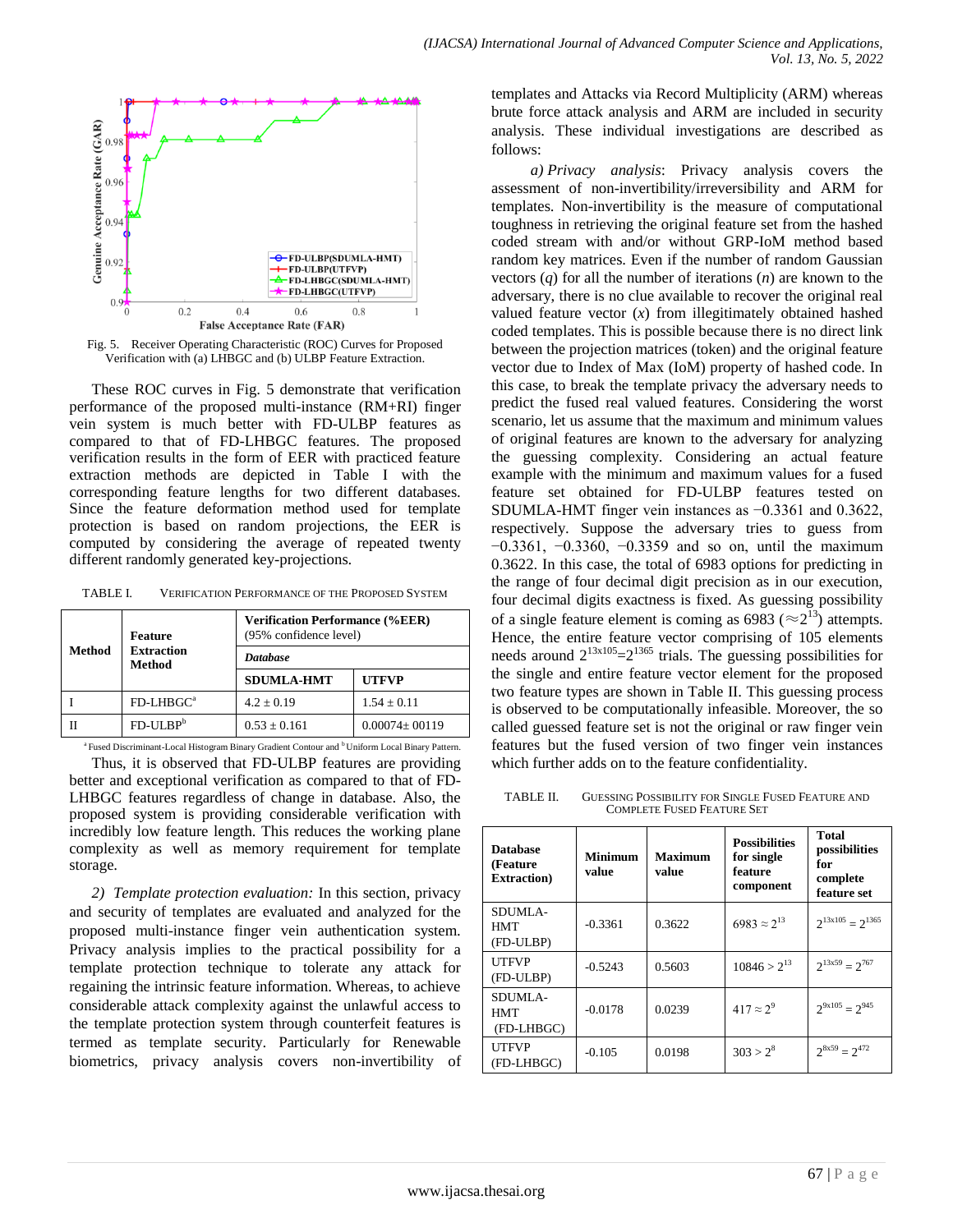ARM (Attacks via record multiplicity) is a kind of intrusion to template privacy which tries to reconstruct the original biometric data using numerous forfeited templates with or without parameters and information that linked to the algorithm. Specifically, ARM in IoM hashing is computationally tough for deducing the mathematical value as the saved templates are altered into rank space which are not correlated to the finger vein feature space. Thus, the ARM attack intricacy is the same as the non-invertibility attack possibility presented, formerly.

*b) Security analysis:* Security of biometric templates is in danger when threats like brute force attack or masquerade attack or pre-image attack. For GRP based template protection scheme, with *m*=150, *q*=70, guess intricacy for each entry is greater than 26 (70), as indices of hash code takes values between 1 and 70. Therefore, guess complexity for best performance obtained as for 150 (SDUMLA-HMT) and 300 (UTFVP) entries are greater than  $2^{900}$  and  $2^{1800}$  respectively. This is again computationally infeasible.

*c) Unlinkability analysis:* The unlinkability of the implemented multi-instance template protection scheme is validated by involving the pseudo-genuine scores. The pseudogenuine scores are generated by matching different fused multi-instance finger vein hash codes of the same individual created by utilizing distinct key projection matrices. The pseudo-imposter scores are computed by matching hashed code templates of different individual created by using different key projection matrices, as explained in section IV-B.3.c With this perspective, the overlapping extent of pseudo-genuine and pseudo-imposter distributions indicates the indistinctive ability of the template generation from same or different users. The un-linkability level contributed by the implemented multiinstance finger vein-based authentication framework is indicated by the difficulty in discriminating these hash coded templates.

Fig. 6 and Fig. 7 demonstrate the distribution of pseudogenuine and pseudo-imposter scores for both the proposed features as FD-ULBP and FD-LHBGC, experimented on SDUMLA-HMT and UTFVP databases. The pseudo-genuine and pseudo-imposter score plots are observed to be mainly overlapped for both the features. These results show that the IoM codes highly meet un-linkability property for the proposed multi-instance finger vein authentication.



Fig. 6. Un-linkability Analysis using Fused Discriminant Uniform Local Binary Pattern (FD-ULBP) Features on (a) SDUMLA-HMT and (b) UTFVP database.



Fig. 7. Unlinkability Analysis using Fused Discriminant Local Hybrid Binary Gradient Contour (FD-LHBGC) Features on (a) SDUMLA-HMT and (b) UTFVP Database.

*d) Revocability analysis:* Revocability or cancelability or renewability is determined by performing the experiments explained in [2]. This generates  $105 \times (2 \times 106) = 22260$  and 59 x  $(2 \times 60) = 7080$  pseudo-imposter scores for SDUMLA and UTFVP datasets, respectively. The distributions for genuine, imposter and pseudo-imposter scores are exhibited in Fig. 8 and Fig. 9 for both the FD-ULBP and FD-LHBGC features, respectively. It is noticed from Fig. 8 that the imposter and pseudo-imposter distributions for FD-ULBP features are largely overlapped. Fig. 9 implies that the pseudo imposter and imposter scores are not overlapping with each other for FD-LHBGC features, but the pseudo imposter distribution is still distinctive with genuine score distribution preserving differentiation between the two. This entails that even though the hashed codes belonging to the same source finger vein set are freshly created or renewed through newly generated random projection matrices, they are very much distinctive.



Fig. 8. Revocability Analysis using Fused Discriminant Uniform Local Binary Pattern (FD-ULBP) Features on (a) SDUMLA-HMT and (b) UTFVP Datasets.



Fig. 9. Revocability Analysis using Fused Discriminant Local Hybrid Binary Gradient Contour (FD-LHBGC) Features on (a) SDUMLA-HMT and (b) UTFVP Datasets.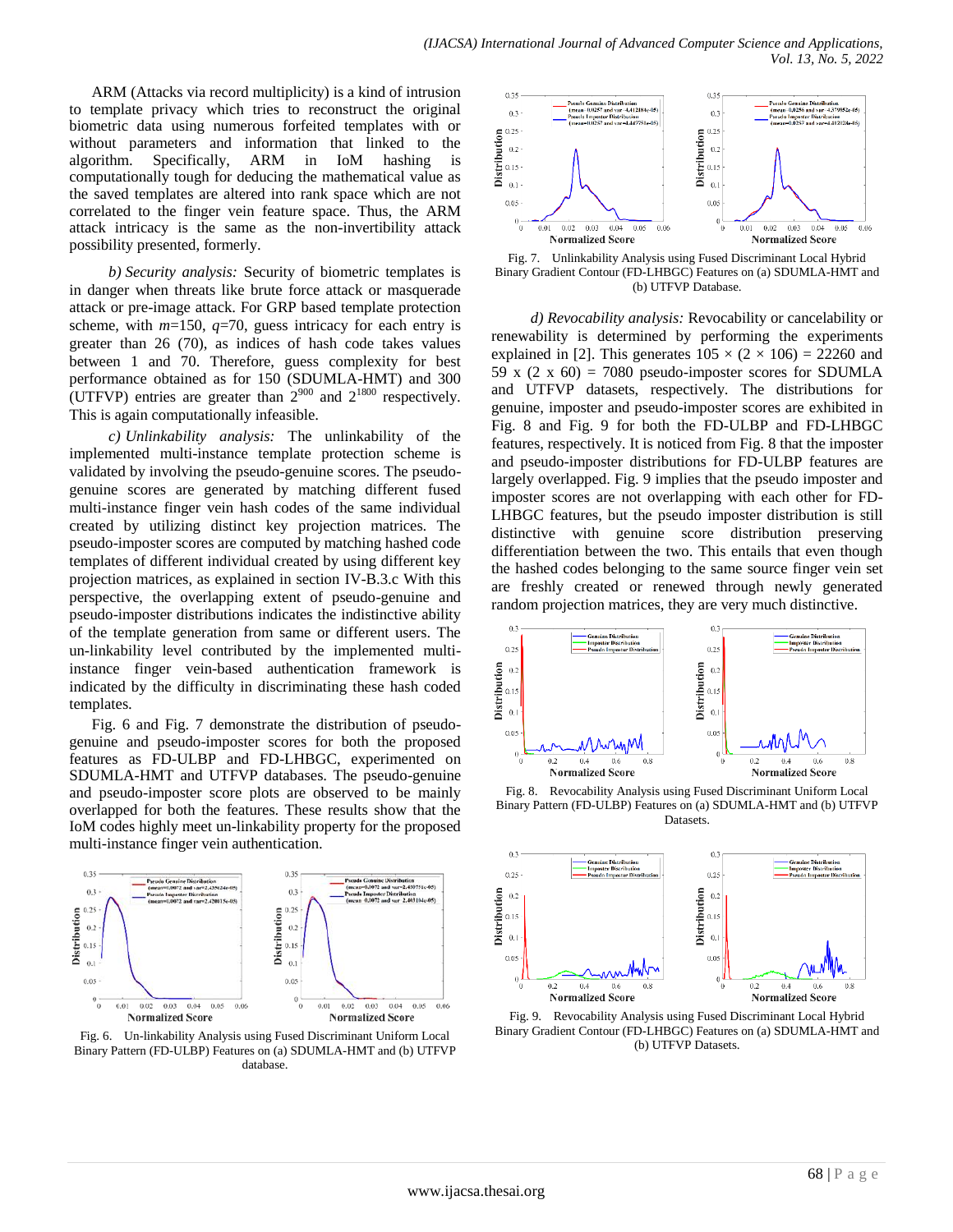*3) Validations:* Obtained results from the proposed authentication system are validated by comparing with that of other existing finger vein-based authentication systems. Validation is shown on comparisons to some of the similar existing finger vein systems based on their verification performance. Table III includes similar existing verification systems implemented with variety of feature extraction and classification methods. These systems contain methods utilizing single as well as multiple instances of finger veins. Performance comparison is shown on the viewpoints of authentication performance, number of evidence/instances used for authentication and template protection.

It has been observed from Table III that the proposed verification framework outperforms the shown similar work on the combined scale of verification performance and template protection. As some of the verification systems like [5] and [8] shows better verification but at the cost of unprotected templates. Moreover, the proposed system implemented the

verification utilizing two finger vein instances contributing to a greater number of evidence as identity proofs.

The verification performance combining with template protection property from Table III indicates that the proposed-I framework i.e., with Fused-Discriminant Uniform Local Binary Pattern (FD-ULBP) features performs better than Fused-Discriminant Local Histogram Binary Gradient Contour (FD-LHBGC) features as an overall authentication system with protected templates. Finger vein feature extraction and matching time contributes to the computation cost of the overall authentication system.

Moreover, if the system includes template protection and/or utilizing more than one instance of finger vein that again adds on the computational burden. Table IV shows the comparison of feature extraction and matching time of the proposed system with some of the similar popular methods practiced for finger vein authentication tested on a varied quality finger vein dataset, SDUMLA-HMT.

| <b>Related work</b>        | <b>Feature extraction method</b>                                                | <b>Classifier</b>                       | <b>Template protection</b>                            | <b>Verification</b><br>performance<br>$(%$ Accuracy) |                          | No. of<br>instances | <b>Template</b> |
|----------------------------|---------------------------------------------------------------------------------|-----------------------------------------|-------------------------------------------------------|------------------------------------------------------|--------------------------|---------------------|-----------------|
|                            |                                                                                 |                                         | method                                                | <b>SDUMLA-</b><br><b>HMT</b>                         | <b>UTFVP</b>             | used                | protection      |
| Ton et al. [15]            | Maximum Curvature                                                               | Correlation                             | $\overline{a}$                                        |                                                      | 0.4                      | 1                   | N <sub>0</sub>  |
| Kauba et al.<br>$[17]$     | Different feature level fusion                                                  | Correlation                             | $---$                                                 |                                                      | 0.19                     | 1                   | N <sub>0</sub>  |
| Yang et al.<br>$[18]$      | <b>Anatomy Structure Analysis</b><br>based Vein Extraction<br>(ASAVE)           | Elastic matching                        | $---$                                                 | 1.39                                                 |                          | 1                   | N <sub>0</sub>  |
| Yang et al.<br>[14]        | Local Binary Pattern (LBP), t-<br>norm based score fusion                       | Hamming distance                        | $---$                                                 | 1.58                                                 |                          | $\overline{c}$      | N <sub>0</sub>  |
| Ong et al. [5]             | Local Histogram Binary<br>Gradient Contour (LHBGC)                              | <b>Support Vector</b><br>Machine        | $---$                                                 | 0.034                                                |                          | $\overline{c}$      | N <sub>0</sub>  |
| Syarif et al.<br>[8]       | <b>Enhanced Maximum</b><br>Curvature, Histogram of<br><b>Oriented Gradients</b> | <b>Support Vector</b><br>Machine        | $---$                                                 | 0.14                                                 |                          | 1                   | No              |
| Yang et al.<br>$[30]$      | Gabor Filter, Principal<br>Component Analysis (PCA)                             | L <sub>2</sub> -Norm                    | Random proj.<br>transform, fuzzy<br>commitment scheme | 3                                                    |                          | 1                   | Yes             |
| Yang et al.<br>$[36]$      | Principal Curvature                                                             | Cosine similarity                       | Wrapping in feature<br>domain                         |                                                      | 0.71                     | 1                   | Yes             |
|                            | <b>Repeated Line Tracking</b>                                                   | <b>Collision Probability</b>            | Align. Robust Hash,<br>Index of Max hash.             |                                                      | 3.89                     | 1                   | Yes             |
| Kirchgasser et<br>al. [35] | Gabor Filter, Linear<br>Discriminant Analysis (LDA)                             | Multi-Layer Extreme<br>Learning Machine | Biohashing, Binary<br>Decision Diagram                | 7.04                                                 |                          | 1                   | Yes             |
| Proposed-I                 | FD-ULBP                                                                         | <b>Collision Probability</b>            | <b>GRP-IoM</b>                                        | $0.53 \pm 0.161$                                     | $0.00074 \pm$<br>0.00119 | $\boldsymbol{2}$    | Yes             |
| Proposed-II                | <b>FD-LHBGC</b>                                                                 | <b>Collision Probability</b>            | <b>GRP-IoM</b>                                        | $4.2 \pm 0.19$                                       | $1.54 \pm$<br>0.11       | $\overline{c}$      | Yes             |

TABLE III. COMPARISON OF THE VERIFICATION PERFORMANCE OF THE PROPOSED SYSTEM WITH SIMILAR EXISTING VERIFICATION SYSTEMS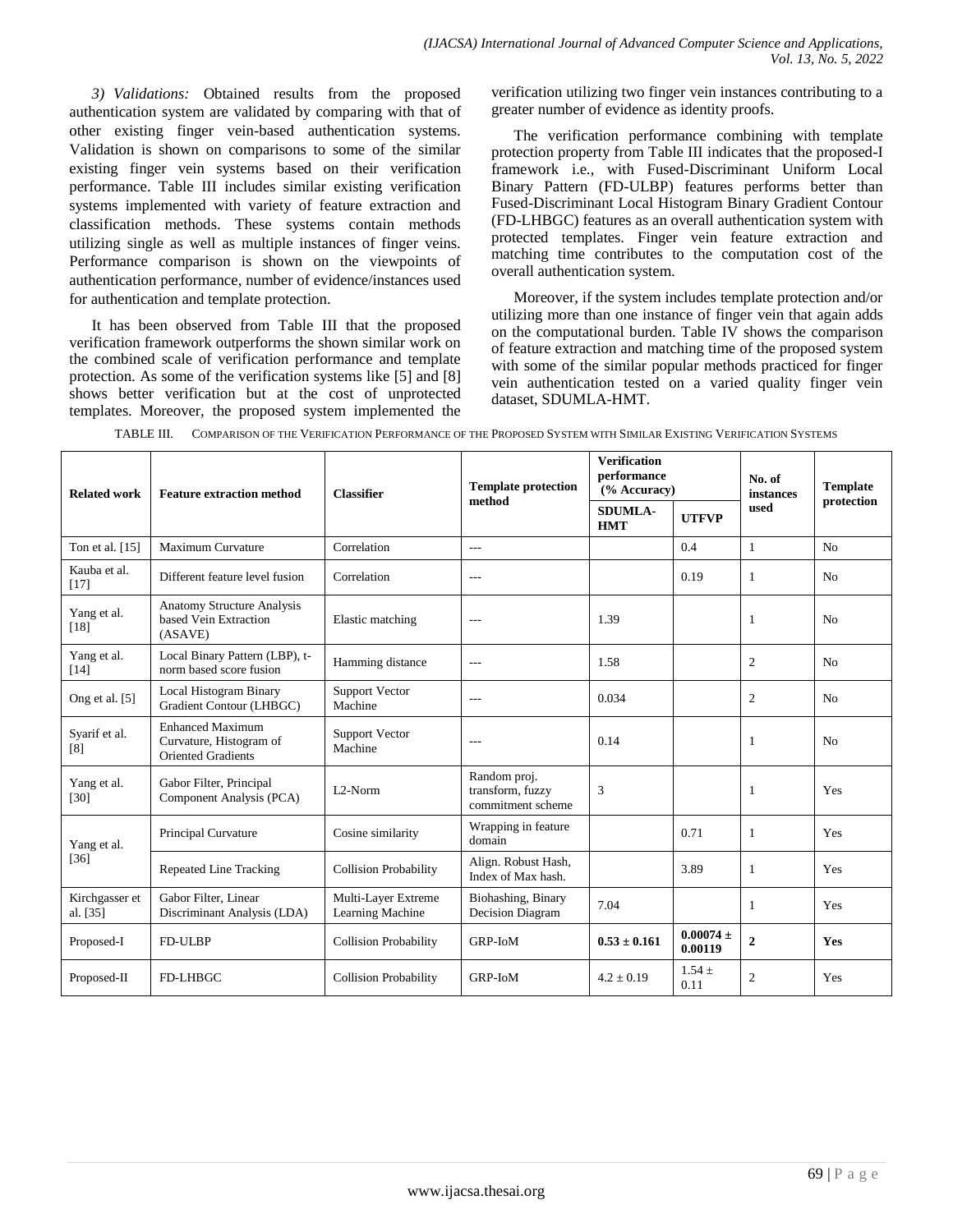| <b>Related work</b> | <b>Feature extraction method</b>                                               | <b>Classifier</b>                 | <b>Template</b><br>protection<br>method | <b>Computation time</b>              |                                   |                                       | No. of            |                               |
|---------------------|--------------------------------------------------------------------------------|-----------------------------------|-----------------------------------------|--------------------------------------|-----------------------------------|---------------------------------------|-------------------|-------------------------------|
|                     |                                                                                |                                   |                                         | <b>Feature</b><br>extraction<br>time | <b>Matching</b><br>time           | <b>Total</b><br>Computa-<br>tion time | instances<br>used | <b>Template</b><br>protection |
| Miura et al. [3]    | Repeated Line Tracking                                                         | Miura match                       | $---$                                   | 19.24                                | 0.97                              | 20.21                                 | 1                 | N <sub>o</sub>                |
| Miura et al. [6]    | Maximum Curvature                                                              | Miura match                       | $---$                                   | 0.7                                  | 0.97                              | 1.67                                  | 1                 | N <sub>o</sub>                |
| Huang et al. [7]    | Wide Line Detector                                                             | Miura match                       | $---$                                   | 0.56                                 | 0.97                              | 1.53                                  | 1                 | N <sub>o</sub>                |
| Syarif et al. [8]   | Maximum Curvature,<br>Histogram of Oriented<br>Gradient                        | <b>Support Vector</b><br>Machine  | $---$                                   | 0.72                                 | 0.07                              | 0.79                                  |                   | N <sub>o</sub>                |
|                     | <b>Enhanced Maximum</b><br>Curvature, Histogram of<br><b>Oriented Gradient</b> | <b>Support Vector</b><br>Machine  | $---$                                   | 0.59                                 | 0.07                              | 0.66                                  |                   | No                            |
| Ong et al. [5]      | Local Histogram Binary<br><b>Gradient Contour</b>                              | <b>Support Vector</b><br>Machine  | $---$                                   | 0.4496                               | 0.0047                            | 0.4543                                | $\overline{c}$    | N <sub>o</sub>                |
| Ong et al. [9]      | Minutiae                                                                       | GA, k-modified<br>Hausdorff dist. | ---                                     | $- - -$                              | $---$                             | 0.7528                                | $\overline{c}$    | N <sub>o</sub>                |
| Proposed-I          | FD-ULBP                                                                        | Collision<br>Probability          | GRP-IoM                                 | 0.4609                               | $6 \times 10^{-4}$                | 0.4615                                | $\boldsymbol{2}$  | Yes                           |
| Proposed-II         | <b>FD-LHBGC</b>                                                                | Collision<br>Probability          | <b>GRP-IoM</b>                          | 0.4545                               | $6.23 \times 10^{-7}$<br>$\Delta$ | 0.4551                                | $\mathfrak{2}$    | Yes                           |

TABLE IV. COMPARISON OF COMPUTATION TIME (SECONDS) OF THE PROPOSED SYSTEM WITH SOME STATE-OF-THE-ART FINGER VEIN-BASED AUTHENTICATION SYSTEMS TESTED ON SDUMLA-HMT DATASET

It is observed from Table IV that both the proposed multiinstance finger vein authentications are outperforming with respect to some single or multi-instance state-of-the-art finger vein-based systems on the scale of computation time. In [5], LHBGC feature extraction time is calculated with the same parameter values (number of rows and columns) as that of the LHBGC based proposed-II system for fair comparison. Feature extraction time for the proposed methods involve preprocessing time, feature extraction time, fusion time, and template protection-based code generation time for two instances of finger vein images. Despite inclusion of template protection scheme, the proposed systems are showing significantly low values for feature extraction or template generation time. Moreover, matching time for the coded template is substantially less because of simple collision computations involved. Hence, the computational complexity of both the proposed protected systems is comparatively low with respect to the shown non-protected template-based finger vein systems.

Thus, the proposed methods of multi-instance finger vein systems provide considerable authentication accuracy with lower computation cost. The proposed frameworks also facilitate renewable templates in case of compromise with high irreversibility and unlinkability to produce template protection enabled authentication.

## V. CONCLUSION

The proposed multi-instance finger vein-based biometric authentication system offers significant authentication performance. The proposed system used two local texturebased features which are computationally economical. Template protection is incorporated via. highly non-invertible and unlinkable, transform-based projection offering cancelable biometric templates. Proposed framework provides significant reduction in computational cost for feature extraction and template matching, balanced with considerably outperforming authentication accuracy. Cancelable biometric template generation method as Gaussian Random Projection based Index-of-Max (GRP-IoM) is incorporated for template protection. The proposed Fused Discriminant-Uniform Local Binary Pattern (FD-ULBP) and Fused Discriminant-Local Hybrid Binary Gradient Contour (FD-LHBGC) feature based finger vein systems are observed to outperform some existing systems on the scale of verification performance. The proposed frameworks are experimented on two standard databases as SDUMLA-HMT and UTFVP. Moreover, FD-ULBP features are found to provide more significant results than FD-LHBGC for authentication and template protection.

#### ACKNOWLEDGMENT

The authors would like to express their sincere gratitude towards the authorities of K.J. Somaiya College of Engineering, Mumbai for providing continual support during this research work.

#### **REFERENCES**

- [1] P. Campisi, Ed., Security and Privacy in Biometrics. Springer, 2013.
- [2] Z. Jin, J. Y. Hwang, Y. L. Lai, S. Kim and A. B. J. Teoh, "Ranking-Based Locality Sensitive Hashing-Enabled Cancelable Biometrics: Index Of Max Hashing," IEEE Transaction on Information Forensics and Security, 13 (2), 2018.
- [3] N. Miura, A. Nagasaka and T. Miyatake, Feature Extraction of Fingervein Pattern based on Repeated Line Tracking and its application to Personal Identification, Machine Vision and Applications, Springer, 15, 2004, pp. 194-203.
- [4] T. Ojala, M. Pietikainen, and T. Maenpaa, Multiresolution Gray-scale and Rotation Invariant Texture Classification with Local Binary Patterns, IEEE Transactions on Pattern Analysis and Machine Intelligence, 24 (7), 2002, pp. 971-987.
- [5] T. S. Ong, A. William, C. Tee and M. K. O. Goh, Robust Hybrid Descriptors for Multi-instance Finger Vein Recognition, Multimedia Tools Appl., Springer Science, 77, 2018, pp. 29163-29191.